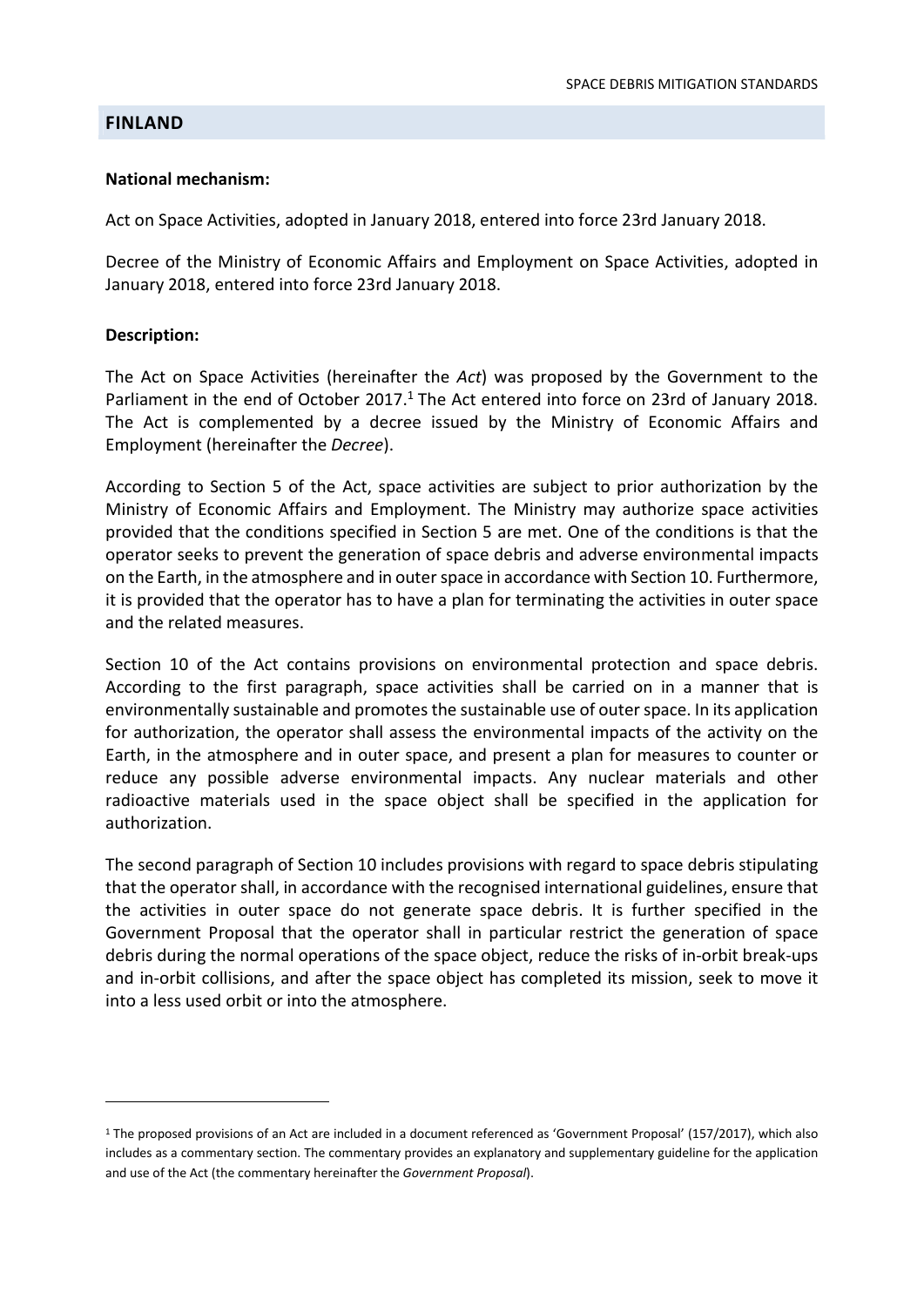Space debris is not defined in the Act. In the detailed rationale of the Government Proposal, it is explained that space debris usually means non-functional space objects, including parts of space objects, that are in orbit or returning to the atmosphere. Consequently, the term includes non-functional satellites, spent rocket stages, parts and pieces detached from them, other material generated in space activities and particles as small as drops of fuel, paint flakes and micro particles.

According to Section 10, further provisions on the environmental impact assessment and the measures necessary to avoid the generation of space debris may be laid down by a decree by the Ministry of Economic Affairs and Employment. Accordingly, it is set out in the Decree that the operator shall seek to ensure that, within 25 years from the end of the functional operating period of the space object, the space object moves or is moved into the atmosphere or is moved into an orbit where it is considered not to cause any danger or harm to other space objects or other space activities.

# Applicability:

## The Scope of application

Space activities on the territory of Finland or carried on aboard a vessel or aircraft registered in Finland or by a Finnish citizen or a legal person incorporated in Finland fall under the scope of the Act. The Act applies both to governmental and non-governmental space activities. However, the provisions on authorization, insurance and supervision are not applied to space activities by the national Defence Forces.

## Definition of space activities

According to the Act, space activities means launching space objects into outer space, operation and other control of space objects in outer space and returning space objects to the Earth. Space object means any object launched or intended to be launched into outer space, including the component parts of such an object, and any device and its component parts used or intended to be used for launching an object into outer space. Operator means a natural or legal person who is responsible for the carrying out of space activities.of the Finnish act as well as decree on space activities is space activities on the territory of Finland or on vessels or airplanes registered in Finland.

### Relation to international mechanisms:

According to the Finnish Act on Space Activities, the operator shall, in accordance with the recognised international guidelines, ensure that the activities in outer space so not generate space debris. The following are listed in the Government Proposal:

- Space Debris Mitigation Guidelines of the Committee on the Peaceful Uses of Outer Space
- IADC Space Debris Mitigation Guidelines
- European Code of Conduct for Space Debris Mitigation
- ISO Standards for space debris mitigation